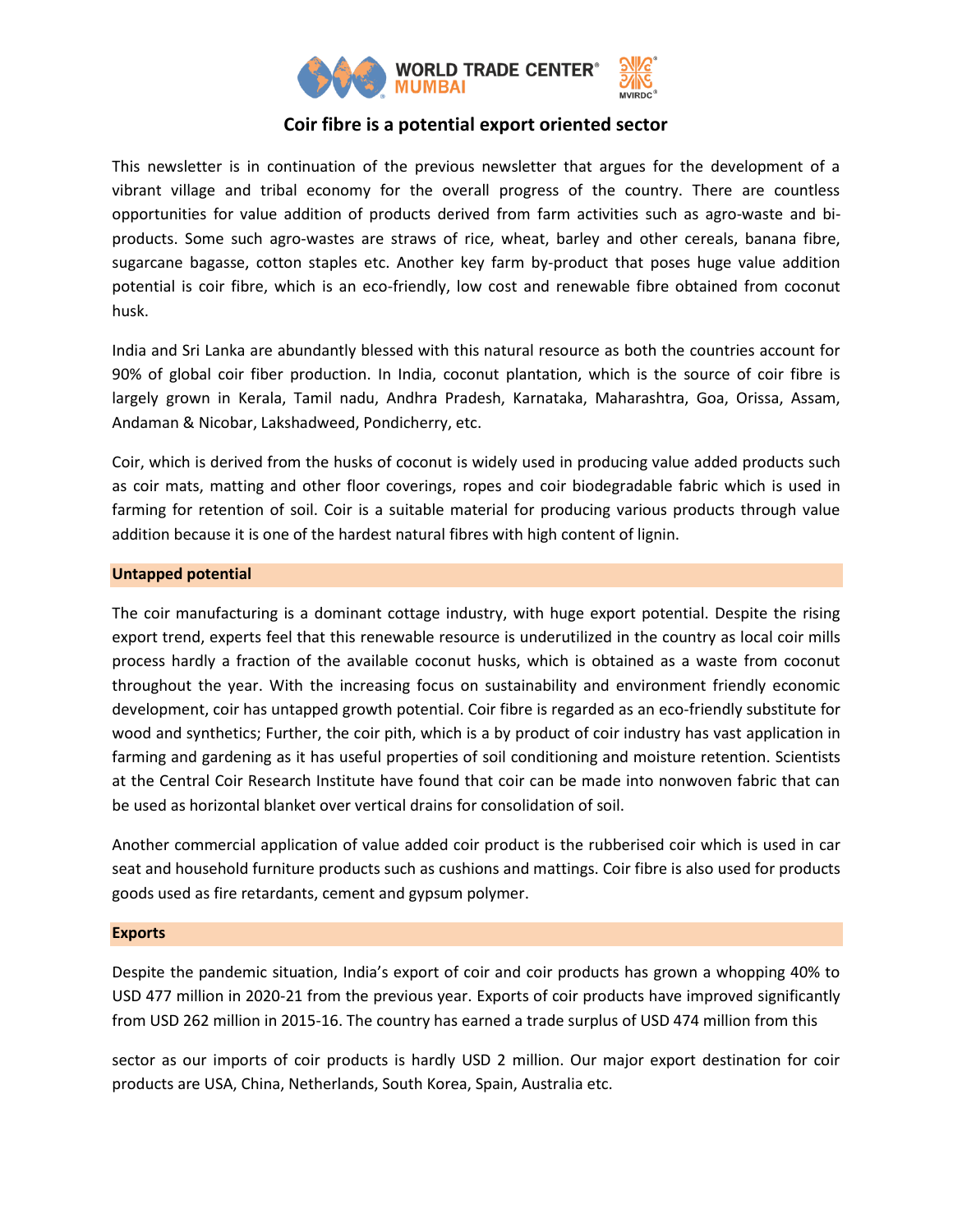

Although coir fibre is abundantly available in India, the country has to compete with Sri Lanka, Thailand, Indonesia, Vietnam and other Asian countries in export of value added products. India has made sizeable progress in value added processing and export of coir produts in recent years. But there is still huge scope for developing this industry into a world class export sector. Industry reports suggest that a large part of the coconut husk remains unutilised for value addition into coir fibre products as it is used as fuel in rural areas. State governments, especially the local bodies, should ensure that more and more cocnut husk is diverted for value added processing of coir materials that can generate more jobs and increas income of households. State governments, in association with the Ministry of MSME, should support coir mills in modernising their production process so that they become globally competitive. Already, the Coir Board is taking several measures for transfer of technology of cutting edge machineries and processes to coir mills. We need more awareness in north Indian states about the value addition potential of coir products as currently the industry is largely concentrated in southern states. There is also a need for upgrading the skills of workers engaged in coir industry. There is also a possibility of engaging women self help groups by training them on production of commercially valuable coir products. The role of state level institituions such as Coir Marketing Federations and State Coir Corporations are essential in this regard.

#### **Notifications**

#### **PIB**

Cabinet clears Loan Guarantee Scheme for COVID affected sectors

<https://pib.gov.in/PressReleseDetail.aspx?PRID=1731454>

India to play much greater role in post pandemic world

<https://pib.gov.in/PressReleseDetail.aspx?PRID=1731755>

Government cuts duty on Crude Palm Oil (CPO)

<https://pib.gov.in/PressReleseDetail.aspx?PRID=1731715>

Tariff notification for Edible Oils, Brass Scrap, Areca Nut, Gold and Silver

<https://pib.gov.in/PressReleseDetail.aspx?PRID=1731749>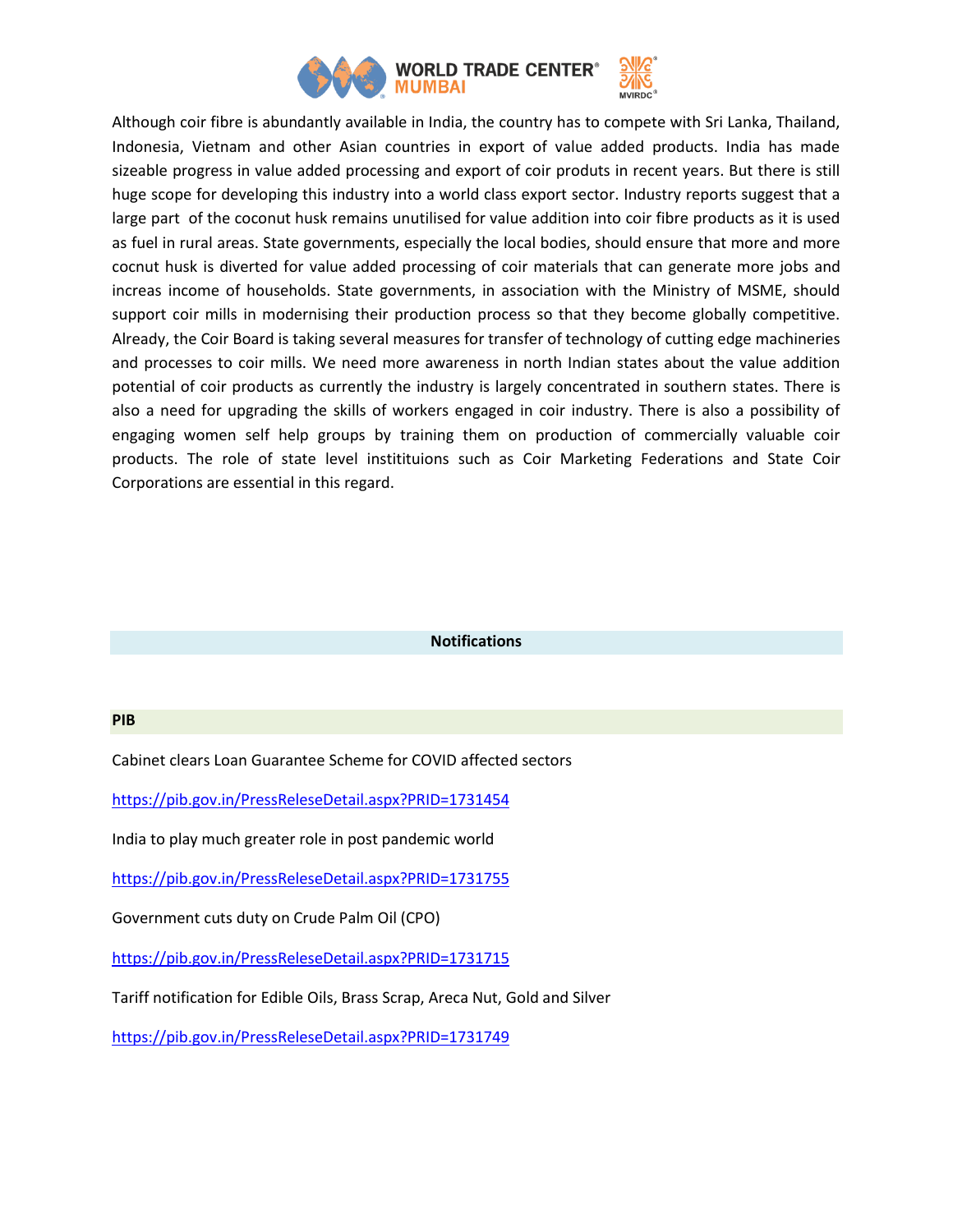

## **DGFT**

Removal of restriction on import of refined palm oil

[https://content.dgft.gov.in/Website/dgftprod/3bc35849-4631-4805-9a66-](https://content.dgft.gov.in/Website/dgftprod/3bc35849-4631-4805-9a66-163455f1a842/Notification%2010%20dt%2030-06-21%20%20Eng.pdf) [163455f1a842/Notification%2010%20dt%2030-06-21%20%20Eng.pdf](https://content.dgft.gov.in/Website/dgftprod/3bc35849-4631-4805-9a66-163455f1a842/Notification%2010%20dt%2030-06-21%20%20Eng.pdf)

## **CBIC**

Reduction in basic custom duty on Crude Palm Oil

[https://www.cbic.gov.in/resources//htdocs-cbec/customs/cs-act/notifications/notfns-2021/cs](https://www.cbic.gov.in/resources/htdocs-cbec/customs/cs-act/notifications/notfns-2021/cs-tarr2021/cs34-2021new.pdf)[tarr2021/cs34-2021new.pdf](https://www.cbic.gov.in/resources/htdocs-cbec/customs/cs-act/notifications/notfns-2021/cs-tarr2021/cs34-2021new.pdf)

Amendment in Sea Cargo Manifest and Transhipment Regulations

[https://www.cbic.gov.in/resources//htdocs-cbec/customs/cs-act/notifications/notfns-2021/cs](https://www.cbic.gov.in/resources/htdocs-cbec/customs/cs-act/notifications/notfns-2021/cs-nt2021/csnt56-2021.pdf)[nt2021/csnt56-2021.pdf](https://www.cbic.gov.in/resources/htdocs-cbec/customs/cs-act/notifications/notfns-2021/cs-nt2021/csnt56-2021.pdf)

Amendment in notification on crude palm oil, refined palm oil

[https://www.cbic.gov.in/resources//htdocs-cbec/customs/cs-act/notifications/notfns-2021/cs](https://www.cbic.gov.in/resources/htdocs-cbec/customs/cs-act/notifications/notfns-2021/cs-nt2021/csnt55-2021.pdf)[nt2021/csnt55-2021.pdf](https://www.cbic.gov.in/resources/htdocs-cbec/customs/cs-act/notifications/notfns-2021/cs-nt2021/csnt55-2021.pdf)

Extension of anti-dumping duty on 'Plain Medium Density Fibre Board (MDF) imported from Vietnam

[https://www.cbic.gov.in/resources//htdocs-cbec/customs/cs-act/notifications/notfns-2021/cs](https://www.cbic.gov.in/resources/htdocs-cbec/customs/cs-act/notifications/notfns-2021/cs-add2021/csadd40-2021.pdf)[add2021/csadd40-2021.pdf](https://www.cbic.gov.in/resources/htdocs-cbec/customs/cs-act/notifications/notfns-2021/cs-add2021/csadd40-2021.pdf)

Extension of anti-dumping duty on Viscose Staple Fibre (VSF) imported from China and Indonesia

[https://www.cbic.gov.in/resources//htdocs-cbec/customs/cs-act/notifications/notfns-2021/cs](https://www.cbic.gov.in/resources/htdocs-cbec/customs/cs-act/notifications/notfns-2021/cs-add2021/csadd39-2021.pdf)[add2021/csadd39-2021.pdf](https://www.cbic.gov.in/resources/htdocs-cbec/customs/cs-act/notifications/notfns-2021/cs-add2021/csadd39-2021.pdf)

Extension of anti-dumping duty on PVC Flex Film imported from China

[https://www.cbic.gov.in/resources//htdocs-cbec/customs/cs-act/notifications/notfns-2021/cs](https://www.cbic.gov.in/resources/htdocs-cbec/customs/cs-act/notifications/notfns-2021/cs-add2021/csadd38-2021.pdf)[add2021/csadd38-2021.pdf](https://www.cbic.gov.in/resources/htdocs-cbec/customs/cs-act/notifications/notfns-2021/cs-add2021/csadd38-2021.pdf)